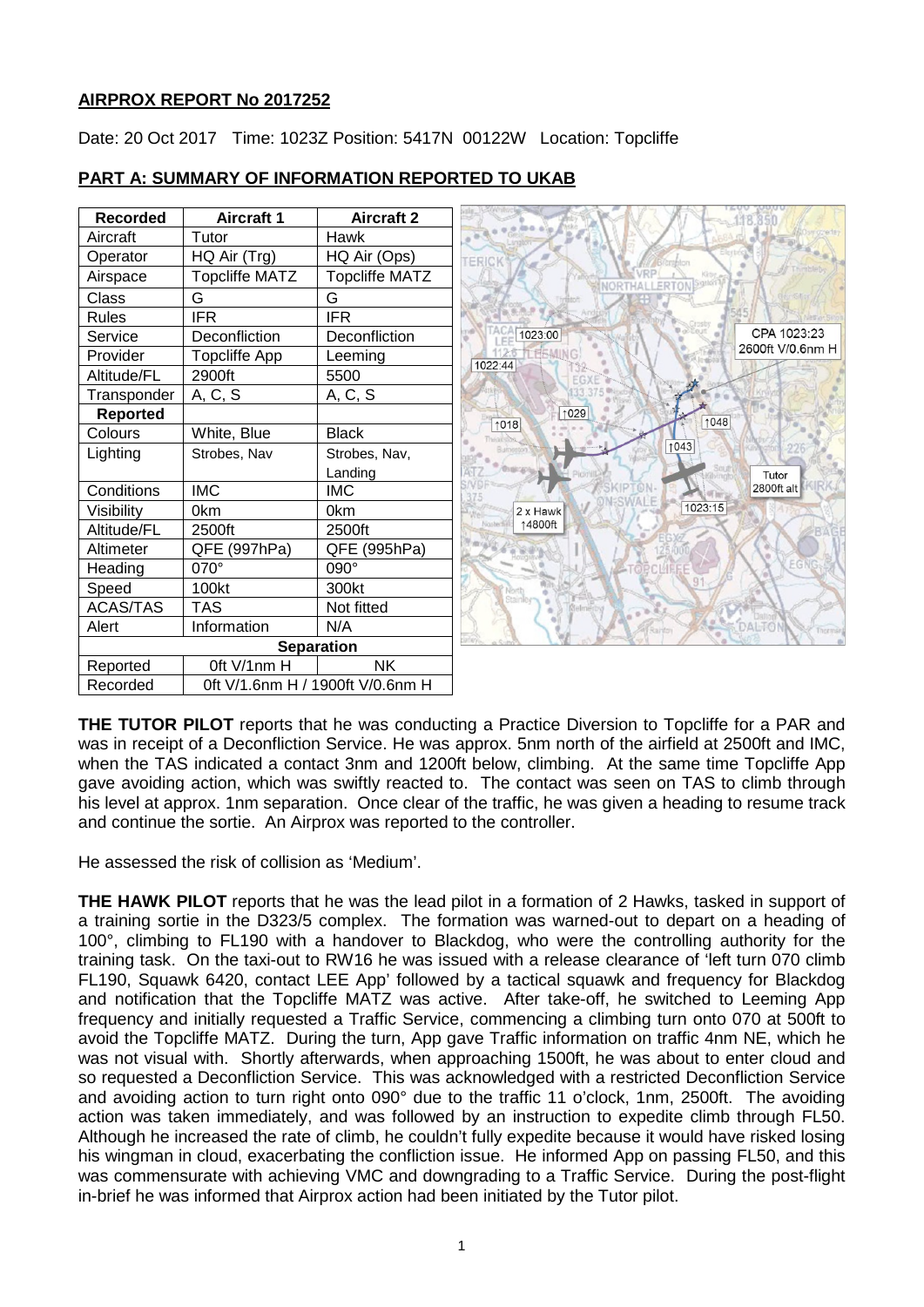He assessed the risk of collision as 'Medium'.

**THE LINTON-BASED TOPCLIFFE APP CONTROLLER** reports he was under training with an OJTI seated behind him. Shortly before this Airprox the Tutor departed from Linton on Ouse and had been handed over to them for an IFR approach, in the climb to 3500ft and on a heading of 330°. Whilst it was still taxying, Leeming were contacted to ask for control of the Topcliffe MATZ, which, until that point, had been with Leeming.<sup>[1](#page-1-0)</sup> Once the Tutor was airborne, a squawk was applied and, when the pilot called, a reduced Deconfliction Service was agreed. They prenoted Topcliffe with basic inbound details and then called Leeming again to request a MATZ crossing. This was agreed with the Leeming Zone controller and the Tutor was descended to 2500ft. As the Tutor entered the MATZ a 0412 squawk was seen to depart from Leeming RW16, heading towards the Tutor, and so they requested Traffic Information from Leeming App. The Leeming App controller stated that it was in the radar training circuit at 2500ft QFE. He tried to co-ordinate the Tutor but Leeming seemed busy. The OJTI instructed him to give avoiding action, and the Tutor was turned onto a heading of 070°. The other aircraft was seen to continue to 2nm west of Topcliffe before turning away. He believed that no loss of separation occurred because of the effective avoiding action. The Tutor continued towards Topcliffe and, shortly afterwards, he noticed a 6042 squawk departing RW16 at Leeming and climbing straight ahead. At this point it wasn't a confliction so he didn't call it to the Tutor pilot, and because the MATZ crossing had been agreed with Leeming he thought the Leeming track would remain clear. However, it turned left towards the Tutor so he issued avoiding action to the Tutor pilot onto a heading of 090° and the traffic was called as left 8 o'clock tracking north-east with height information passed (although he couldn't subsequently remember what that height was). The other traffic then appeared to be heading east, slightly behind the Tutor, so he gave further avoiding action back onto 360° with further Traffic Information. The traffic passed 1/2nm behind the Tutor and climbed through the Tutor's level.

He perceived the severity of the incident as 'High'.

**THE LINTON SUPERVISOR** reports that he did not witness the event because he was undertaking other Supervisory duties in the ACR, but he was briefed about the incident by the OJTI immediately afterwards. He briefly spoke to the Leeming Supervisor who was aware of the first incident [the 0412 squawk], but not the second [the Airprox Hawk formation 6042 squawk] and then set about impounding the frequency and landline recordings.

**THE LEEMING APP CONTROLLER** reports that he was controlling a Tutor general handling to the west of Leeming and took a pre-note on a 3-ship of Hawks inbound. He took a phone call from Topcliffe App requesting a MATZ crosser at 2500ft, which was approved. He spilt the 3-ship as requested and gathered inbound recovery details before handing them over to Director. The Supervisor then passed a strip with climb-out details for a pair of Hawks and, at the same time, he took a handover on a single Hawk inbound. The Sup advised that 'call for release' was on [for the pair of Hawks] and shortly afterwards ADC requested release. He approved release, the Hawks climbed out, and he gave them a Traffic Service. He called the Topcliffe track to them, and, shortly afterwards, re-called it and asked whether they were visual. The pilot replied that he wasn't, and asked for Deconfliction Service. He gave a Deconfliction Service and told them to expedite through FL50.

He perceived the severity of the incident as 'Medium'.

 $\overline{\phantom{a}}$ 

**THE LEEMING SUPERVISOR** reports that he was supervising during a particularly busy recovery period, with a series of departures planned. There was a MATZ crosser routing south to north 3nm to the SE at 2500ft (the Linton Tutor in the Topcliffe radar training circuit (RTC)), and, because the App controller was on another landline, he took the climb-out details for a pair of Hawks departing on heading 100°, climbing to FL190. He issued a heading of 070° with the climb (to get above the Topcliffe MATZ) and put on a 'call for release'. He then handed the departure details to the App

<span id="page-1-0"></span><sup>1</sup> Control of the Topcliffe MATZ is shared between Linton and Leeming ATC depending on traffic requirements.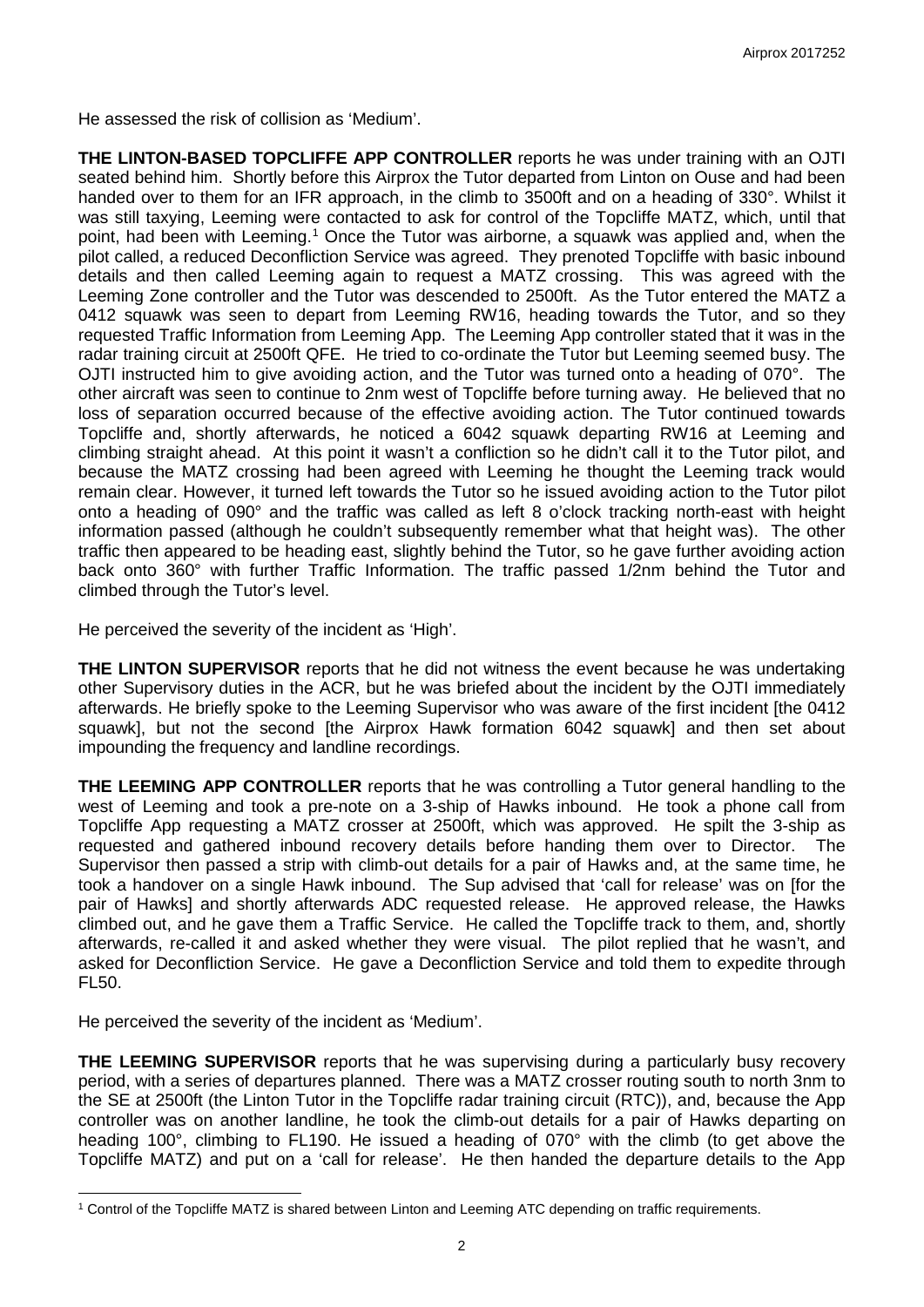controller. The Director had 3 in the RTC and, because he didn't want to overload them, he took a handover on a Hawk inbound and asked it to call on the Leeming App frequency, rather than the Director frequency. During the time immediately before the Hawks got airborne, he left the Sup console to find another Director controller to relieve the current one because they had just had a particularly hard session. Consequently, he did not hear the call for release, or whether the App controller had changed the climb-out instructions. However, on climb-out he did hear the controller call the Tutor at 4nm, again at 1nm, and ask whether the Hawk pilot was visual; he then heard the avoiding action being given.

### **Factual Background**

The weather at Leeming was recorded as follows:

METAR EGXE 200950Z 18004KT 9999 4500NE BR FEW003 SCT017 BKN030 12/12 Q0999 GRN BECMG 9999 NSW FEW017 SCT030 BLU=

SPECI EGXE 201013Z 16002KT 9999 6000NE BR FEW003 BKN020 13/12 Q1000 WHT BECMG 9999 NSW SCT025 BLU=

#### **Analysis and Investigation**

#### **Military ATM**

Figures 1-6 show the positions of the Hawk formation and Tutor at relevant times in the lead up to and during the Airprox. The screen shots are taken from a replay using a NATS radar, which is not used by Leeming or Linton-on-Ouse ATC and therefore is not representative of the picture available to any of the controllers involved. Figure 1 is the first instance the Hawk formation showed on radar replay, though it was visible to the Leeming Approach Controller on climb out.



 Figure 1: Geometry at 10:22:46 Figure 2: Geometry at 10:22:52 (Hawk squawking 6042, Tutor squawking 4541)



Figure 3: Geometry at 10:23:04 Figure 4: Geometry at 10:23:08

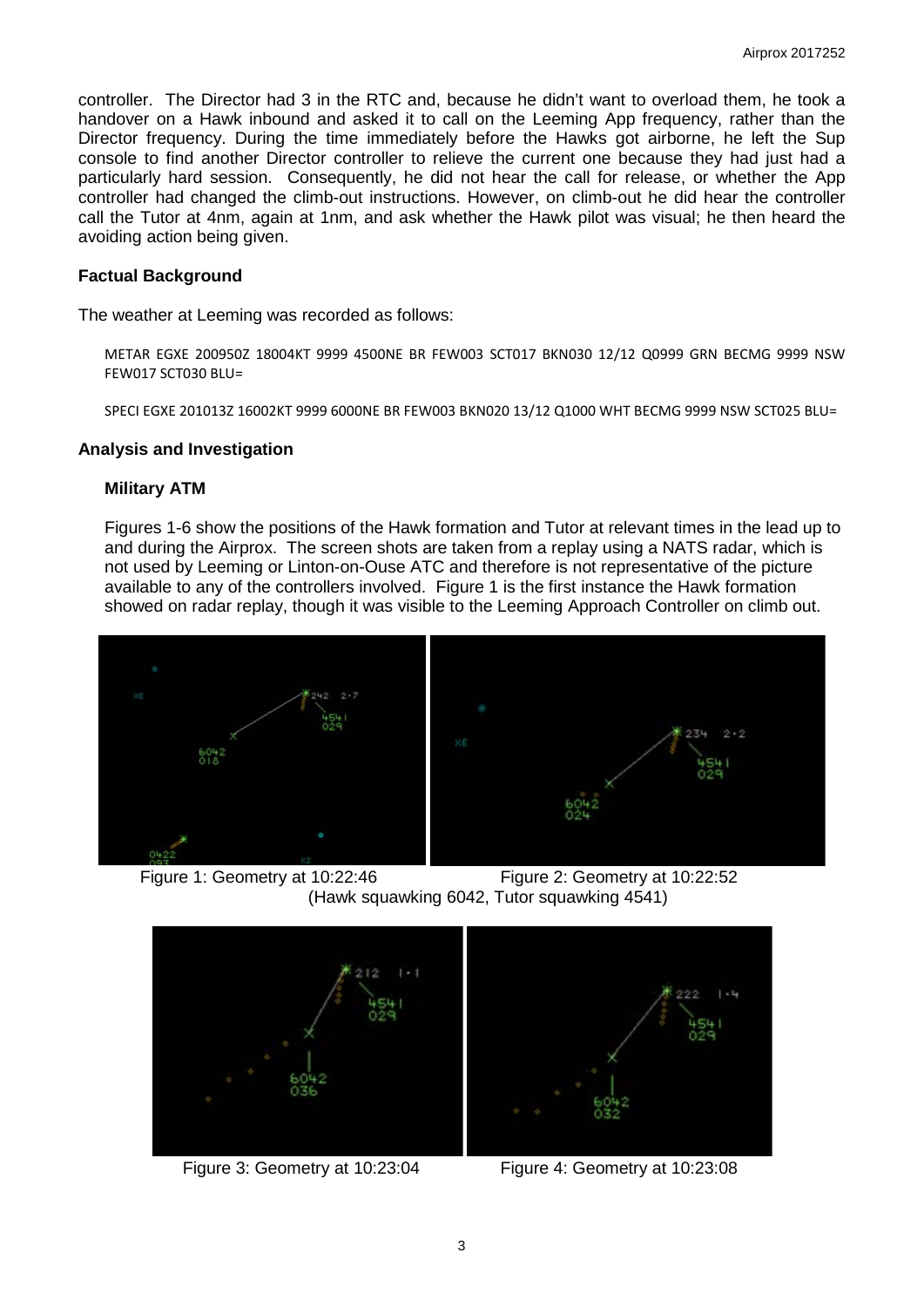

Figure 5: Geometry at 10:23:12 Figure 6: Geometry at 10:23:18



Figure 7: Geometry at 10:23:20



Figure 8: Hawk and Tutor profiles depicted on map (as determined in the OSI)

The Hawk formation planned to conduct a VFR departure from RW16 at Leeming, with requested heading 070° and FL190, prior to handover to their next controlling agency. At the time of the occurrence, the reported cloud was few at 300ft and broken at 2000ft, an improvement on earlier in the day. The Hawk pilots believed that they would be able to complete the departure while remaining VMC and therefore requested a Traffic Service on climb out.

The Leeming Supervisor was attempting to manage the anticipated high task-load of an inexperienced Director by asking the App Controller to take the initial handovers on inbound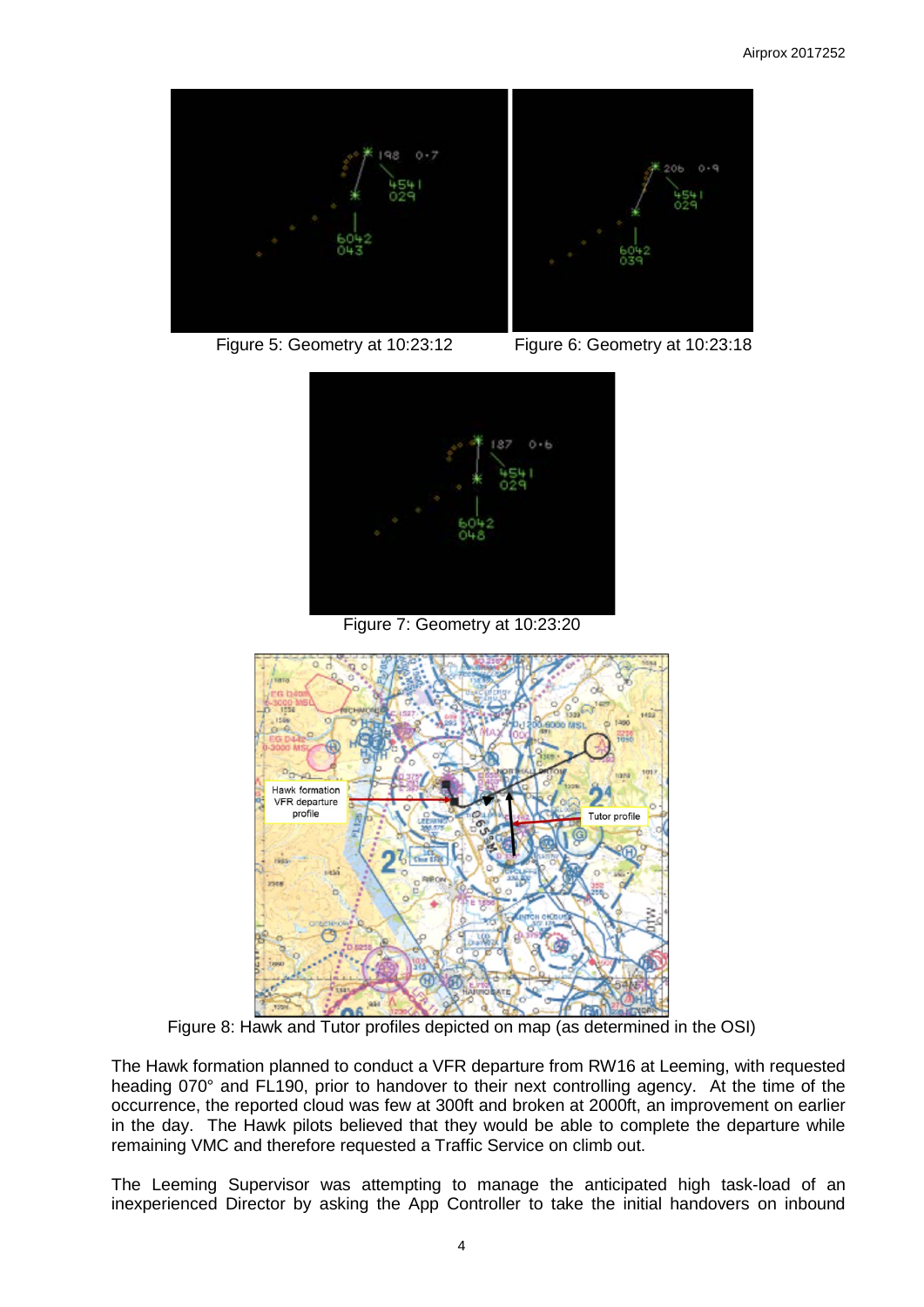aircraft requesting radar recoveries, which had the knock-on effect of increasing the App Controller's task load. When the Supervisor took the prenote on the Hawk formation, he imposed a call for release, having noted that there was a Tutor crossing the intended departure profile. Although the call for release was communicated to the App Controller, the Supervisor assumed that it would be obvious to the App Controller which conflicting aircraft it related to and therefore did not specifically point out the Tutor that had prompted it. Subsequently, there was an incident on Director that drew the Supervisor's attention away from the rest of the Control Room.

The Leeming Approach Controller, when passed the Hawk formation's departure details and the call for release instruction, believed that the call for release was due to another inbound Hawk. This mental model was formed despite having approved a Leeming MATZ crossing for the Tutor. The increased work associated with assisting the Director, coupled with reduced Supervision, meant that this mental model was not broken when the Leeming ADC called for release on the Hawk formation. It is not clear whether his scan noted the Tutor, or if the relevance was just not assimilated; however, the Hawk formation's departure was approved while the Tutor still posed a confliction. The App Controller agreed a Traffic Service with the Hawk formation and immediately passed Traffic Information (TI) on the Tutor. The TI was acknowledged by the lead pilot, who was not visual with the traffic. Approximately 15 seconds later, when the TI was updated (now north east, 1nm, indicating 300ft above), the App Controller also asked the pilot if he was visual with the traffic. The pilot responded that he was not and requested a Deconfliction Service. The App Controller agreed a Deconfliction Service and immediately issued avoiding action to the Hawk formation to climb through FL50, though by this time the avoiding action was unlikely to have had a material effect on separation achieved. Had the pilot requested a Deconfliction Service sooner, the App Controller may have been able to issue more effective avoiding action.

The Topcliffe App Controller, operating from Linton-On-Ouse ATC, was vectoring the Tutor for a PAR to RW20RH at RAF Topcliffe. He had requested a Leeming MATZ crossing (no closer than 3nm to the south east, not above 2500ft QFE) from the Leeming App Controller and was therefore surprised when the Hawk formation appeared on radar heading towards his Deconfliction Service Tutor. Avoiding action was issued to the Tutor pilot at the earliest opportunity, then updated twice, but the speed difference between the Tutor and Hawk formation meant that deconfliction minima could not be achieved. Separation was reduced to 1.6nm when the aircraft were at the same height.

A comprehensive Occurrence Safety Investigation (OSI) took place with collaboration between<br>RAF Leeming and RAF Linton-on-Ouse. Recommendations were made, including the Recommendations were made, including the introduction of mandatory call for release in Leeming ATC when the Topcliffe MATZ is active, publicising the benefits of traffic-specific call for release, and a review of the local airspace management procedures between Leeming and Linton ATC.

#### **UKAB Secretariat**

The Tutor and Hawk pilots shared an equal responsibility for collision avoidance and not to operate in such proximity to other aircraft as to create a collision hazard<sup>[2](#page-4-0)</sup>. If the incident geometry is considered as converging then the Hawk pilot was required to give way to the Tutor<sup>[3](#page-4-1)</sup>.

## **Comments**

l

## **HQ Air Command**

A thorough safety investigation into this incident was undertaken and involved both ATC units and the pilots of the aircraft involved. The investigation found a number of causal factors, some of which do not directly relate to the loss of separation but do provide some context to the Airprox.

<span id="page-4-0"></span><sup>2</sup> SERA.3205 Proximity.

<span id="page-4-1"></span><sup>3</sup> SERA.3210 Right-of-way (c)(2) Converging.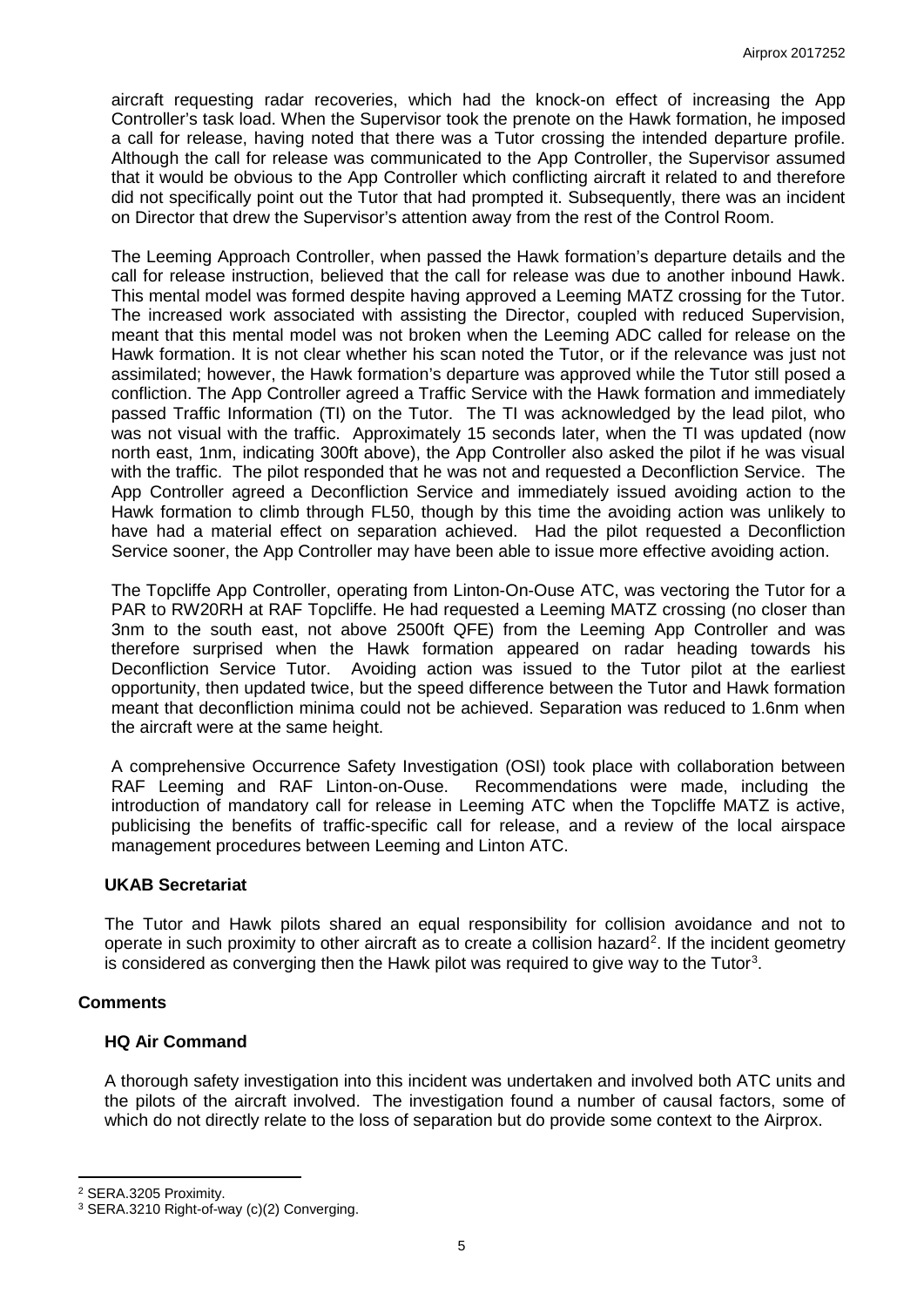The Hawk T1 aircraft is not currently fitted with a CWS; the Tutor aircraft is fitted with a TAS. Thus, this barrier is not as effective as it could have been because additional SA on other relevant (and transponding) traffic is only available to the pilot of the Tutor. As it was, the TAS alert in the Tutor was generated at approximately the same time as the controller of the Tutor issued avoiding action to the pilot. Lookout was an ineffective barrier in this case as the Tutor was IMC throughout the encounter.

Both aircraft were in receipt of a surveillance-based ATS (the Hawk under a Traffic Service initially and the Tutor under a Deconfliction Service (DS)). The Leeming Approach controller passed TI on the Tutor to the Hawk pilot as part of the initial radio call but, with the Tutor in cloud, the Hawk pilot was unable to gain visual. As the TI was updated and the contact was within one mile the Hawk pilot requested a DS, which naturally resulted in avoiding action being issued. This avoiding action was coincident with avoiding action being issued to the pilot of the Tutor by the Topcliffe controller.

A number of recommendations resulted from the investigation which should help to reduce the likelihood of recurrence, including a mandatory 'call for release' when the Topcliffe MATZ is activated and a review of how the Leeming/Topcliffe airspace is administered. However, there are also lessons here for all aircrew: consider upgrading to a DS as early as possible to give the controllers a better chance of achieving the required separation. Additionally, if the weather appears marginal for the intended departure profile – in this case a VFR departure through a BROKEN cloudbase – then it may be more prudent to switch to an IFR departure sooner rather than later such that all parties have time to develop a plan to maintain separation between aircraft.

#### **Summary**

An Airprox was reported when a Tutor and a Hawk flew into proximity in the Leeming/Topcliffe MATZ at 1023hrs on Friday 20<sup>th</sup> October 2017. Both pilots were operating under IFR in IMC, the Tutor pilot in receipt of a Deconfliction Service from Topcliffe App and the Hawk pilot in receipt of a Deconfliction Service from Leeming App.

## **PART B: SUMMARY OF THE BOARD'S DISCUSSIONS**

Information available consisted of reports from the pilots of both aircraft, transcripts of the relevant RT frequencies, radar photographs/video recordings, reports from the air traffic controllers involved and reports from the appropriate ATC and operating authorities.

The Board first looked at the actions of the Tutor pilot. He was in the radar training circuit, in cloud, and receiving a Deconfliction Service with Topcliffe App (situated at RAF Linton on Ouse). He saw the Hawk approaching on his TAS and, at the same time, Topcliffe App issued avoiding action, which he took. The Board agreed that there was little he could have done to prevent the Airprox.

For their part, the departing Hawks had been issued with an amended departure clearance to avoid the Topcliffe MATZ, which they were told was active. Although they had reported that they had taken account of the forecast weather and thought that they would be able to achieve a VFR departure, some members wondered whether the Hawk pilots should have changed to an IFR departure before they got airborne given that they could probably see that they would have to climb through the cloud and that they knew that the Topcliffe MATZ was active. If it wasn't clear on the ground that they would encounter cloud, members thought that the Hawk lead would have been better placed in requesting a Deconfliction Service after the first call of traffic at 4nm, which he couldn't see. In leaving this decision until he was just about to enter cloud at 1nm separation from the Tutor, the Hawk lead left the controller few options to achieve effective separation. Some members wondered whether the Hawk pilot had fully assimilated the first Traffic Information when it was passed at 4nm; although it was recognised that the cockpit workload would have been high at that point, they commented that, under only a Traffic Service, it was for the Hawk pilot to ensure his separation from the other traffic rather than continue to track towards it.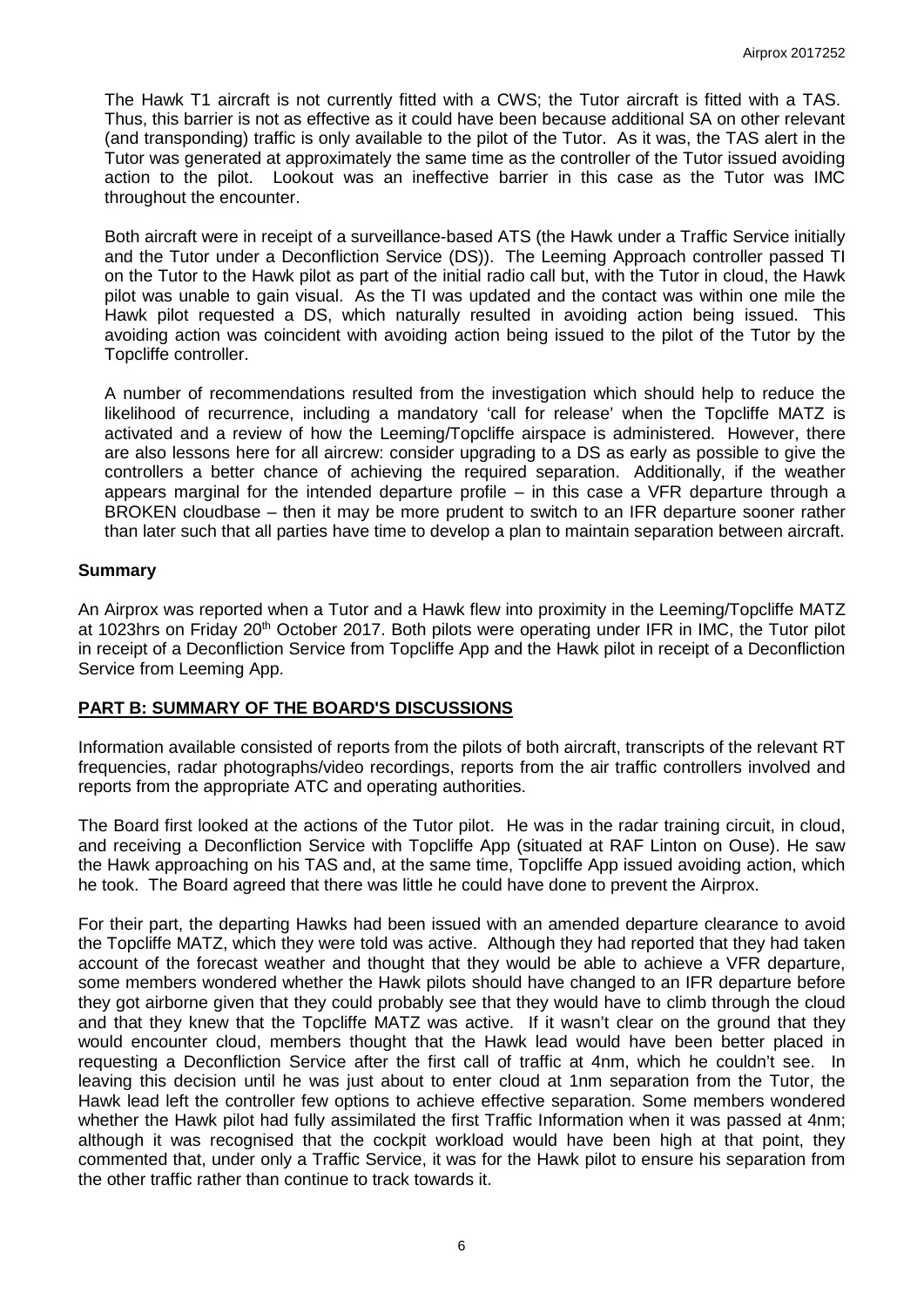The Board then looked at the actions of the controllers involved. The Topcliffe App controller had done all he could to inform Leeming about the presence of the Tutor, notifying the MATZ as active and giving Traffic Information to Leeming when requesting the MATZ-crosser. Knowing their own aircraft was under a Deconfliction Service, they called asking for Traffic Information on another Hawk in the Leeming circuit, which should have cued Leeming App into seeing the Tutor as a factor for his departing traffic. Unfortunately, the fast-moving Hawk approaching the slow Tutor meant that, despite their best efforts, deconfliction minima was not achieved.

Turning to the Leeming ACR, members noted that it was extremely busy and that the Supervisor was monitoring another controller who was experiencing difficulties. In an effort to relieve the pressure on that controller, the Supervisor was also using the App controller to position inbound traffic, in addition to them conducting their usual App tasks. Recognising that the Supervisor was attempting to assist the App controller by putting the call-for-release restriction on the taxying Hawks, it was unfortunate that he did not fully articulate the reasons behind the decision, and nor did the App controller ask rather than assuming it was for another aircraft. The App controller then issued a release for the departing Hawks under an incorrect mental model that the traffic for which the release call had been put in place had now cleared the departure lane. With regard to the Tutor that was displayed in the vicinity before he gave the release to the Hawks, members thought that it was likely that the App controller's high workload meant that he was probably mentally dealing with other traffic and had simply not assimilated that the Tutor would be a factor for the Hawks until it was too late. All of which being a timely warning to supervisors about the risks of they themselves taking on tasks and giving extra loading to one controller whilst trying to compensate for another.

Finally, the Board discussed the cause and risk of the Airprox. It was quickly apparent that there were a number of factors, all of which lined up in the classic 'Swiss Cheese' safety model. After much debate, it was decided that the underlying cause had been that Leeming ATC had released the Hawks into confliction with the Tutor. Notwithstanding, it was recognised that important contributory factors were that the App controller's workload was such that he had not assimilated that the Tutor was in the vicinity of the Hawks' departure track; that the reason for the Hawk release restriction had not been adequately communicated between the Supervisor and the App controller; and that the Hawk pilot had not acted upon the Traffic Information on the Tutor. In looking at the risk, and recognising that the encounter looked close from an ATC perspective, the Board noted that, in fact, the two aircraft were separated by 1.6nm as they passed through the same level. Some members thought that the fact that they were in cloud at the time warranted the risk assessment being that safety had been much reduced (Category B); however, the majority view was that although safety had been degraded, the risk of collision had been averted to a sufficient extent that this should be assessed as a Category C incident.

## **PART C: ASSESSMENT OF CAUSE AND RISK**

Cause: Leeming ATC released the Hawk formation into conflict with the Tutor.

Contributory Factors: 1. The Approach controller's workload was such that he did not assimilate that the Tutor was in the vicinity of the Hawks' departure track.

> 2. The call for release was not adequately communicated between the Supervisor and the Approach controller.

> 3. The Hawk pilot did not act on Traffic Information, passed under a Traffic Service.

Degree of Risk: C.